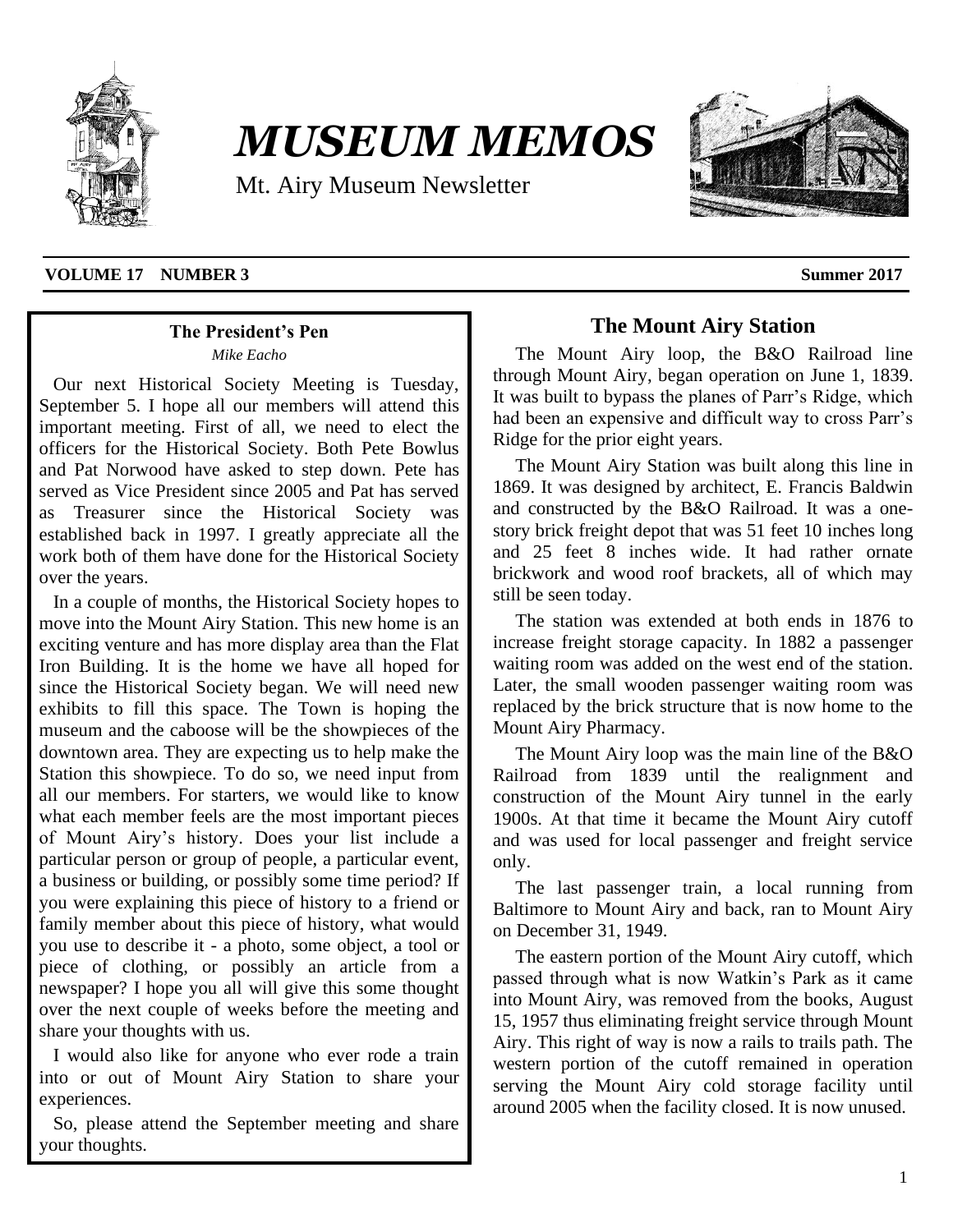# **Chirp Soda, a Mount Airy Industry**

A story from H. Deets Warfield, Jr.



**The car has a Chirp Soda Decal on the door and trunk**

The car in this photo was a red 1940 Chevrolet Coup that my father, H. Deets Warfield, Sr. used to promote the sale of "Chirp" a carbonated cola type drink. It was driven, mainly by Buck Phoebus of Mount Airy, to parades, carnivals and fairs or wherever a crowd of people might be expected to gather. The coup contained a P.A. System and a record player to attract attention and tell the "Chirp" story. "Chirp, Chirp a bird of a drink", was the slogan on the car and announced through the P.A. System.

As the nation geared up for World War II, large truckloads of the product were sent to Defense Plants and Military Bases in the Baltimore area.

"Chirp" along with other flavored sodas were bottled in a section of his Chevrolet Dealership on South Main Street. Prior to "Chirp" the bottling plant was used for Nichol Kola and other flavors. A dispute between my father and the Nichol Kola Company led to the production of "Chirp". The start of World War II rationed sugar to the point that the business could not continue.

Thank you, Mr. Warfield so much for this informative historical information. For all the "new" members of the Mount Airy Historical Society Mr. H. Deets Warfield, Sr. owned the Chevrolet and Oldsmobile dealership at 1010 South Main Street. The dealership moved to Damascus in the early sixties. The Warfield Chevrolet building was recently destroyed by a major fire.



**Chirp Soda Bottle Cap**

### **Yearbooks and Class Photos Wanted**

The Historical Society of Mount Airy, Maryland has copies of many of the yearbooks published by the classes of Mount Airy High School during the years the school was open (1914 through 1967). However, we have no yearbooks for the years 1914 through 1951. We are not sure any yearbooks were ever published in those early years. If those yearbooks were printed and you have a copy, please consider donating it to the Historical Society to complete our collection.

The Historical Society is also in need of class photos for the following years:

- $1914-1921$
- $1923-1929$
- 1932-1933
- 1936-1939
- 1941
- $1963 1967$

### **Welcome New Members**

The Historical Society would like to extend a welcome to the following new member:

• Benjamin Greenstein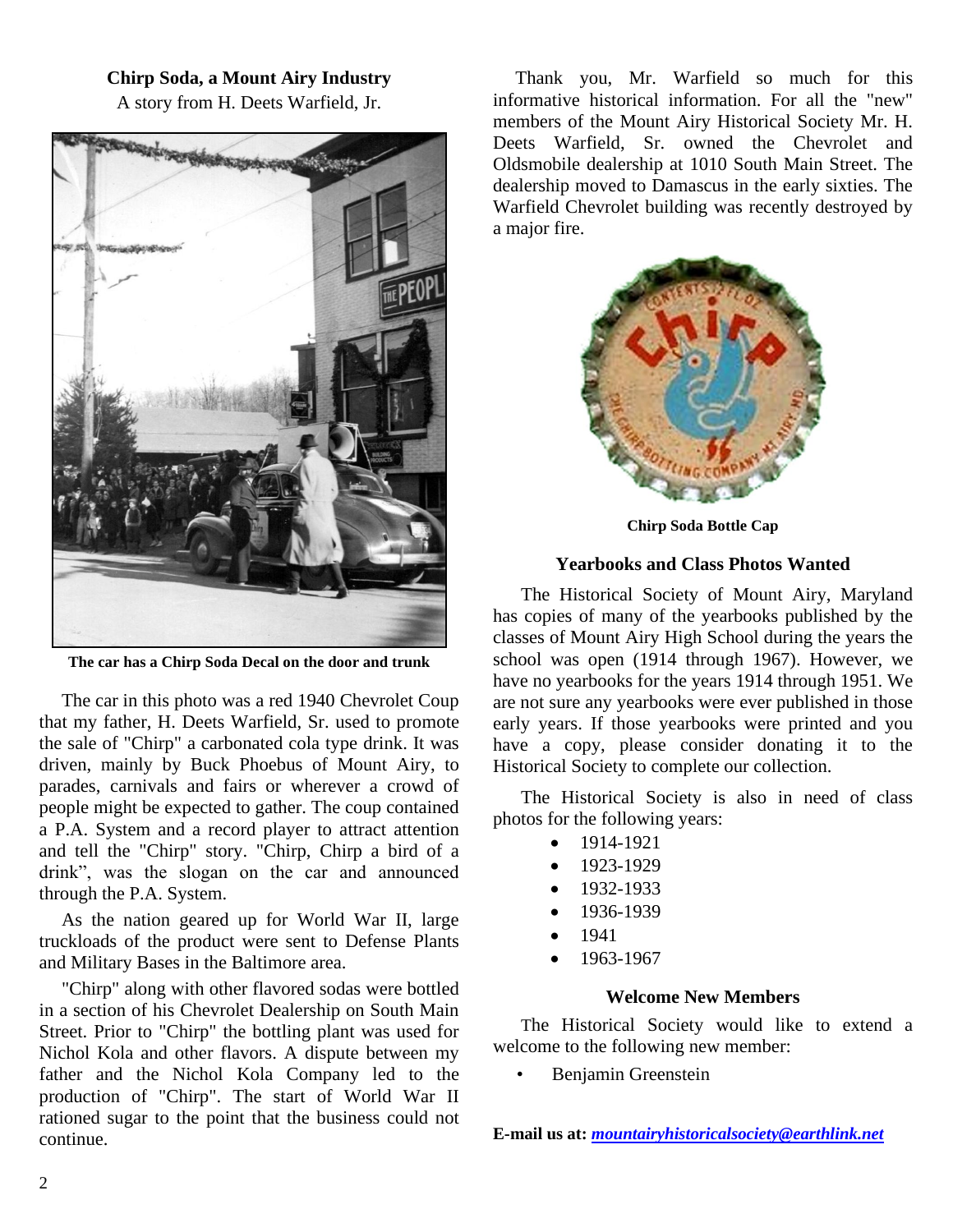### **Support for the Mount Airy Hall of Fame**

The Historical Society of Mount Airy, Maryland would again like to express its sincere gratitude to the many businesses in our community that supported this year's Mount Airy Hall of Fame Dinner and Induction Ceremony. Without their generous sponsorship we could not honor these deserving members of our community. We ask you all to please support the following businesses, which have supported us so generously over the years. They provide so much to our great community.

Anissa Hastings, Realtor, Weichert Realtors - New Colony Blade Busters Lawn Cutting, Firewood, Snow Removal Blossom & Basket Boutique Brick Ridge Browning Reagle Insurance Agency Burrier-Queen Funeral Home and Crematory, P.A. Catonsville Homes CBI Development Group Century Ford, Dodge, Chrysler & Jeep Charlie Condon, Real Estate Teams, LLC Convenience Catering & Concessions - Marsha Henley DCB – Your Community Bank Electrical Solutions Michael Dixon 4 County Lions George's Girls Jewelry & Repairs Green-Living Homes, LLC (Frank Dertzbaugh) Health Unlimited Family Fitness and Aquatic Center Jeff Barnes Chevrolet, Inc. Jerry's Trophies, LLC J & J Trash Service Kerry Mandrik, Long & Foster Realtors Kiwanis Club of Mount Airy Lindquist Insurance / Sherman - Emerson Insurance Mary Hushour, Realtor Long & Foster MacKenzie A. Kantruss, Attorney at Law Misty's Senior Services, L.L.C. Mount Airy Ace Hardware Mount Airy Lions Club New Windsor State Bank New York J&P Pizza Paul Clay, Real Estate Consultant RE/MAX Realty Point to Point Land Surveyors Rotary Club of Mount Airy Snap Fitness SK Printing Steve Jackson Real Estate Teams, LLC Team Bonnie and Maureen - RE/MAX Realty Plus T.E.M. Trucking, Inc. Pool Water, Stone, Etc.

The Greater Mount Airy Chamber of Commerce The Mount Airy Inn The Plumbery Home Center Tim Barkley, Attorney Van Mar Associates, Inc. Engineers, Planners, Surveyors Wagner Meats / Mt. Airy Locker Co. WRF & Sons Plumbing & Heating, Inc.

### **Artifacts and Photos Wanted**

The Mount Airy Station will soon be reopening as the Mount Airy Museum. The Historical Society of Mount Airy, Maryland would like to obtain train station items from the 1940s and 1950s such as baggage scales, passenger benches, and baggage and freight wagons. Other items also needed include:

- Photos of the Mount Airy Station
- B&O Railroad tickets, schedules & menus
- B&O Railroad plates, cups, glasses & tableware
- B&O Railroad conductor, attendant & crew uniforms including hats and coats

These items will help us to relate the importance of the B&O Railroad to the development of Mount Airy.

For those of you who have not heard, voting to extend the budget for the restoration of the station's interior and to award the restoration contract was delayed until the September Town Council meeting. Painting of the exterior and repointing of the brickwork is in progress.

**The Historical Society of Mount Airy, Maryland has its monthly meeting on the first Tuesday of every month except for the months of June, July and August.**

**The next meeting of the Historical Society will be on September 11, 2017 (September 4 is Labor Day) at 7 p.m. in the lower level of the Mount Airy Volunteer Fire Company. Please join us.**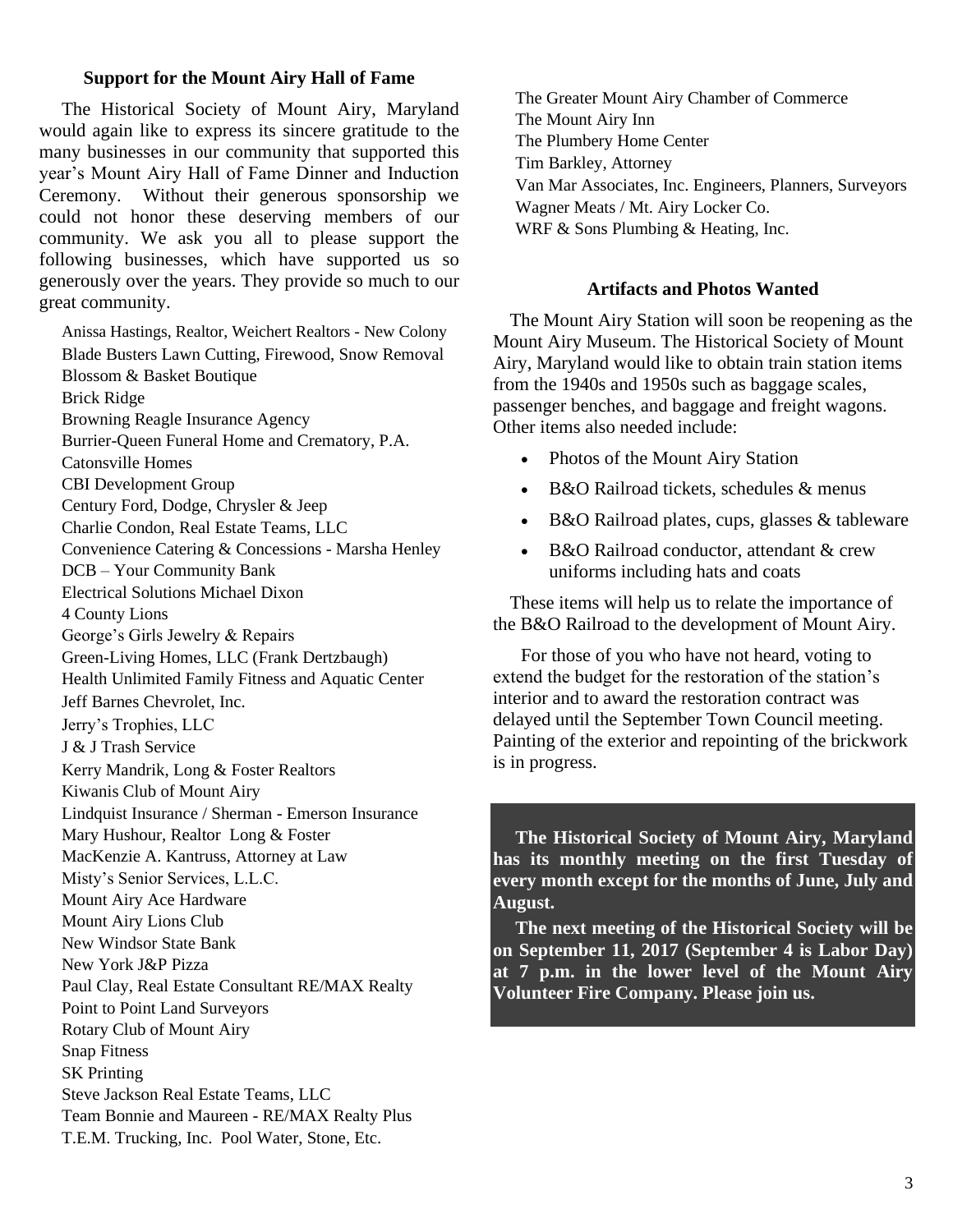*Editor's Note: The following article is from the Friday, August 20, 1967 Mount Airy Community Reporter. John Devault was inducted into the Mount Airy Hall of Fame in March of 2013. Mr.Devult died October 19, 2012.*

# **John Devault Named Principal Of Schools Here**

### **Native of Cumberland Had Previously Served As Vice Principal in Charge of Administration**



John Devault has been named principal of the Mt. Airy Schools. Mr. Devault is a native of Cumberland, and is a graduate of Allegany High School. After completion of high school he enlisted for four years in the U.S. Navy. In 1958 he received his B.S. from Frostburg State College. He did graduate work at Western Maryland, the University of Maryland and George Washington University where he received his master's degree. More recently he has received his master's degree equivalence in Secondary School Administration.

In 1963 Mr. Devault served as president of the Tri-County Guidance Association including Carroll, Howard and Frederick counties. He is a member of the Carroll County Teachers Association, the Maryland State Teachers Association, the National Education Association, Maryland Personnel and Guidance Association and the Carroll County Association of Secondary School Principals.

Mr. Devult served as President of the Carroll County Teachers Association in 1964, and served as state delegate to the National Education Association Convention held in Seattle, Washington.

Mr. Devult is active in civic organizations and is presently serving as treasurer of the Mt. Airy

Kiwanis Club. He is a member of Calvary Methodist Church and is presently serving on the official board. He is a member of the Board of Directors of the Ridge Swimming Club.

Mr. Devault began his teaching career in 1958 in Mt. Airy Junior High School. He served as the Guidance Counselor and was transferred to Westminster Junior High School in 1964. He was appointed vice principal of the Westminster School in 1964. This past year he served as vice principal in charge of administration at the Mt. Airy Senior High School.

Mr. Devault, his wife Juanita and two girls, Diane and Cherie, reside in Mt. Airy.

*Editor's Note: The following article is also from the Friday, August 20, 1967 Mount Airy Community Reporter.* 

# **Mt. Airy By-Pass High on List of Priority Projects**

The Mt. Airy by-pass is high on the list of priority projects to be submitted to the State Roads Commission by the Carroll County Commissioners. In a meeting with State legislators, the Carroll County Commissioners discussed priorities which must be submitted before September 1, for the next two year program. Even though the Mt. Airy by-pass is high on the list, work will not begin before July 1, 1968.



**Ad from the Community Reporter August 4, 1967**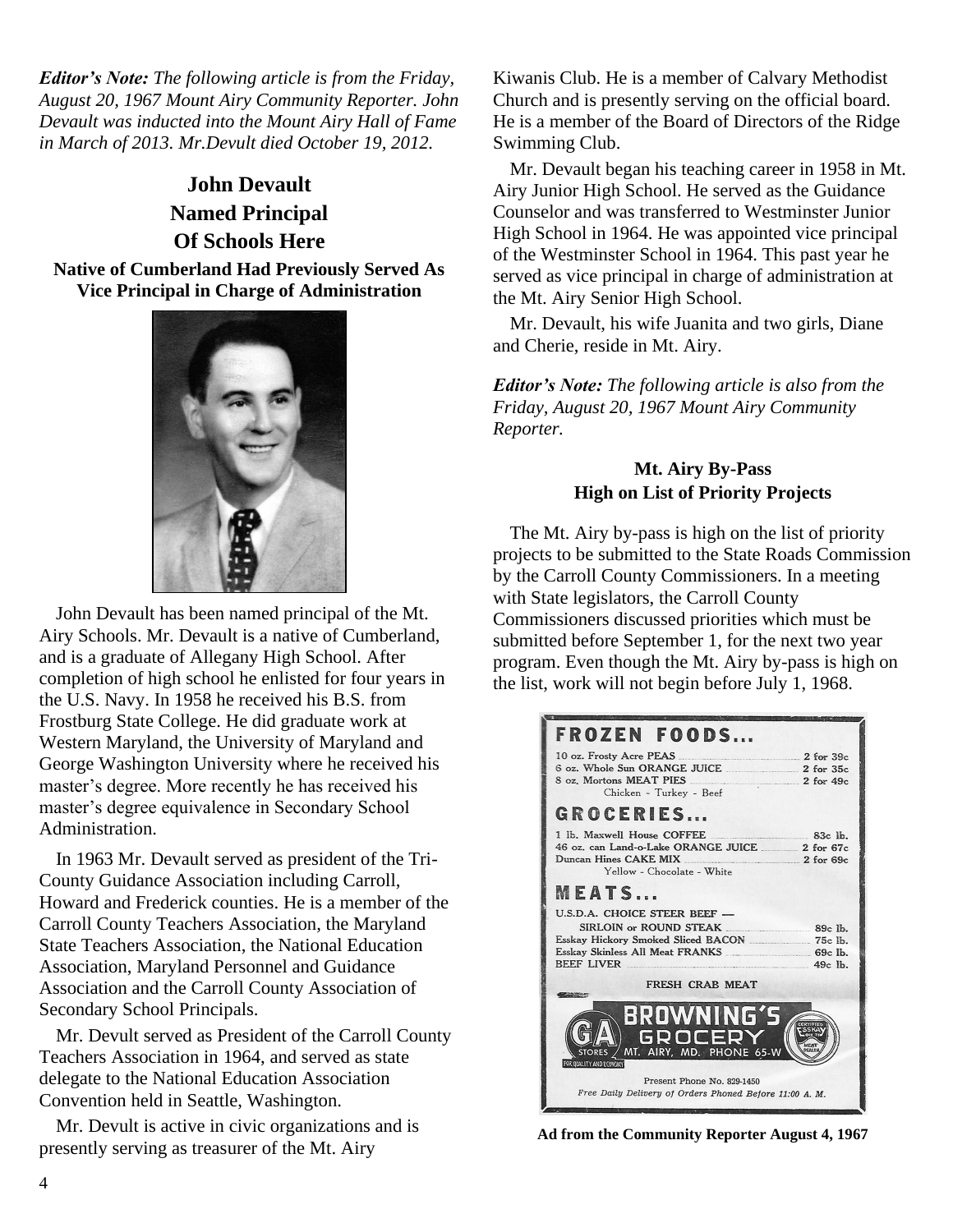# **Historical Memories from Fifty Years Ago**

*Compiled by Althea Miller*

The information for these Historical Memories was compiled from articles in the May, June, July, August, and September, 1967 issues of the Community Reporter. The newspaper was the main source of information for Mount Airy residents and surrounding areas from November 29, 1929 until the last issue on July 1, l983.

- The Soroptimist Club announced the winners of the local Citizenship Award. Karen White of MAHS received the first place award for Carroll County. Second place in the local contest was won by Barbara Ann Schubele and third place to Marijean Kaetzel. 4/7/67
- Charles Magin and Gereald Mundy have been given individual honors for basketball. Both were recognized on the All County team. This is the Bulldogs last year as a team.  $4/7/67$
- The Spring Music Program (All County Band, Orchestra and Song Flutes) will be held on Saturday, April 8 at Westminster Junior High. The Eisteddfod will be held April 7 at Alumni Hall, Western Maryland College. 4/7/67
- Mr. and Mrs. Harry S. Nikirk are the proud parents of their third child and second son, John Oliver. 4/7/67
- R. Lee Fogle, president of the King's Men's Bible Class welcomed 140 persons to the Father and Son Banquet at Calvary Methodist Church on March 30. Group singing was led by Norman Etzler. Teachers of the Men's Class, Pearce Bowlus, George Free and Leslie Rigler, were recognized. 4/7/67
- When the deal is concluded whereby several acres of land situate along the east side of Rte. 27 (now North Main Street) in the town of Mount Airy will be conveyed by Miss Edith Tabler to the Carroll County Board of Education. More than 40 years ago (November, 1923) an auction was held at the corner of Rte. 27 and Watersville. Albert Tabler purchased some 52 lots that day. This comprised the farm of the late Henry P. Nusbaum at the turn of the century. After selling off part of his holdings in April, 1917 Tabler granted 100 acres to John J. Shank. The part of the Tabler farm previously being sold by the owner, Miss Edith Tabler, to the Board of Education was devised by her father, the late Albert S. Tabler, Sr. 4/14/67
- The local Kiwanis Club inducted a new member, Arnold "Arnie" Ogren. Arnie is employed with the State Penal System.  $4/14/67$
- President Herman S. Beck, Jr. announced today that the Mount Airy Lions will install fifty 1500 watt quartz type lights at the local Little League Park for the coming season. 4/21/67
- The April meeting of the Ki-Wives was held at the home of the president, Betty VanHoose. The program was presented by Eleanor Fleming of Ridgeville Nurseries. She demonstrated how to make corsages. After this demonstration games were played with the winners receiving corsages: Pat Norward, Mary Jane Wilson, Margaret German, Lynn Burdette and Sue Wilson. 4/21/67
- The MAHS Band presented its' 10th and final Spring concert on April 20. The 75 musicians performed Themes from Beethoven's Third Symphony, a selection from Mozart as well as modern music for band. The final number was highlights from Carousel by Rogers and Hammerstein. John Simpson was heard as a French Horn soloist in the Mozart number. Two members, John Simpson and Tom Muller, were in the state band and 31 in the county band and orchestra. Officers of the band are: President- Terry Baker; Vice President- Charles Magin; Secretary-Pat Kuhl; Treasurer- John Simpson; Historian- Tom Muller; and Drum Major-Doug Alexander. 4/28/67
- The local Jaycees will conduct a "Pop Bottle Drive" on Saturday, May 6. When they come to your door they ask that you give them at least six pop bottles. With the money from the pop bottles they hope to purchase insurance which is required as well as some extra equipment for the Little League team.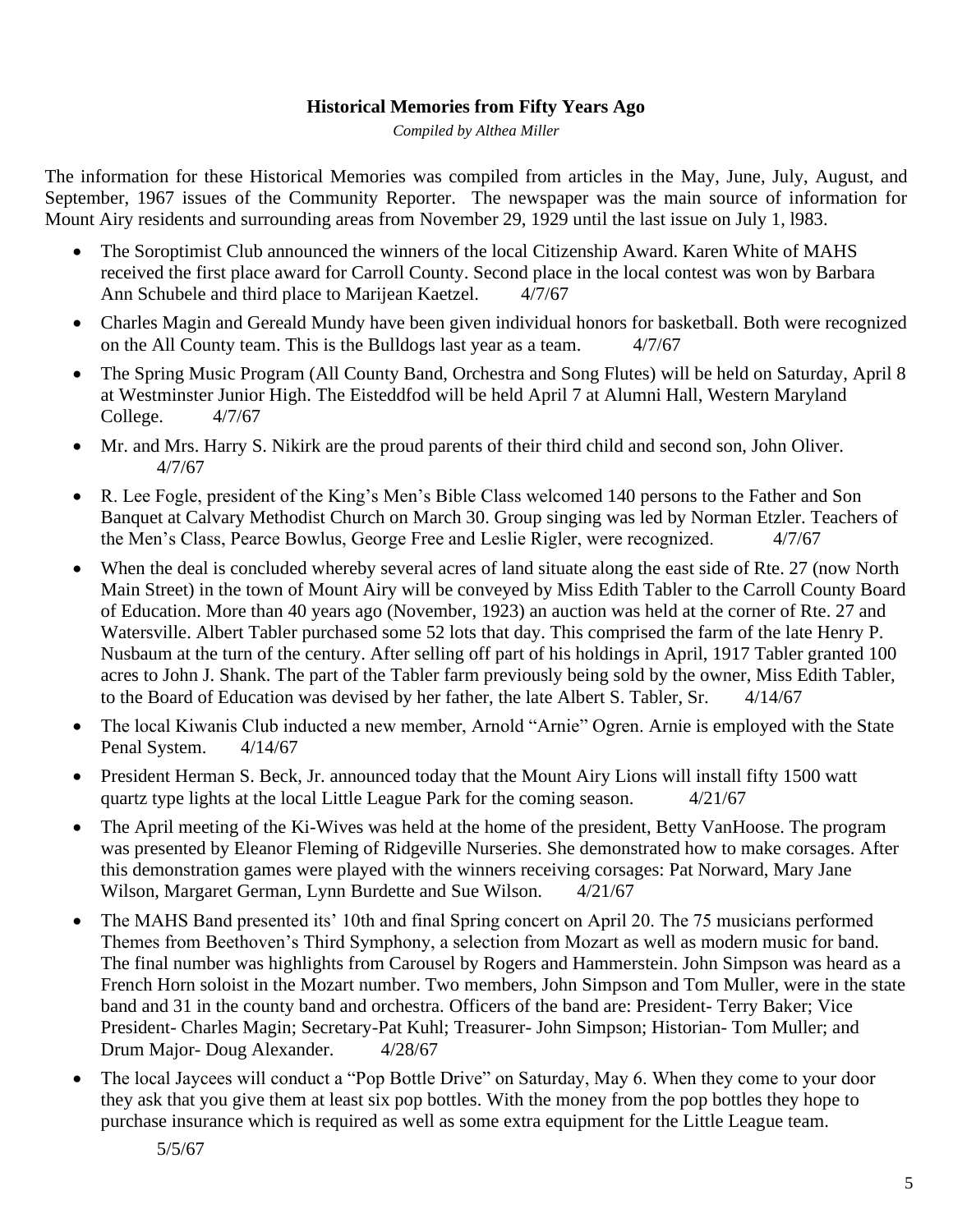- The Annual Mother Daughter Banquet of Calvary Methodist Church was held May 2 at the Fireman's Activities Building with approximately 150 in attendance. Mrs. Horace Boone, president of the AFB Class greeted everyone and introduced the toastmistress, Mrs. Webster Gosnell. Mrs. Walter Spurrier gave the invocation. The Mother/Daughter tribute was given by Mrs. Walter Brown and her daughter, Nancy Brown. 5/12/67
- The LCW of Calvary Lutheran Church met Tuesday afternoon to roll cancer bandages and also made homemade soup. 5/12/67
- "An Old Time Hymn Sing" will be held at Marvin Chapel on May 21 at 2:00. Weather permitting, the "sing" will be held outside in the church grove. 5/19/67
- At 10:00 A.M. Tuesday, May 30 the Annual Memorial Day services will be held at Pine Grove Cemetery. This program is sponsored by Gold Star Post 191 and Gold Star Unit 191. Rev. Muradian will assist. 5/19/67
- The monthly meeting of the Chamber of Commerce focused on the proposed sewerage system for Mount Airy. Mr. Hobbs, Sanitary Commissioner from the Town Council introduced Robert E. Leslie from the engineering firm hired to survey and make recommendations. 5/19/67
- The MAHS Alumni Association banquet and dance will be held June 10 at Frock's Sunnybrook Farm. The 1966-67 president is Carol Gartrell. The toastmaster will be Walter Brown. Other officers are Sandra Linton- vice president; Anna Belle Bidinger-secretary; and Dorothy Wagner- treasurer. 5/26/67
- Beta Sigma Phi sorority held a reception and tea at the home of Mrs. Leonard Sherman for young ladies of the graduating class of MAHS on May 19. The girl of the year recognized was Barbara Schubele. Entertainment was provided by the "Tijuana Brass of MAHS," a musical group composed of Frank Dertzbaugh, Paul Frink, John Simpson, Larry Cullison, Thomas Muller, Craig Edwards, Steve Walton, all members of the Key Club and Senior High School Band. 5/26/67
- The Mount Airy Garden Club met May 18 at the home of Mrs. Leonard Sherman. The president, Mrs. Jessie Grigsby conducted the business meeting. The officers for 1967-68 are: President- Mrs. Donald Grigsby; Vice President- Mrs. Leonard Sherman; Secretary- Mrs. Francis Bidinger; and Treasurer- Mrs. Clyde Boller. 5/26/67
- Virginia Boone was crowned Queen of the 1967 May Court and Charlie Miller was crowned King at the traditional assembly. Principal Merritt also crowned Cindy Lare and Paul Harrison Princess and Prince. The court is elected by the entire student body. The following were elected to represent their classes: Jackie Archer and Terry Baker-senior; Wendy Bidinger and Gereald Mundy-junior; Joyce Schuble and Steve Walton-10th grade; Linda Broom and Steve Jackson-9th grade; Arlene Ayers and Jim Moxley-8th grade; Denise Corrick, Terry Hawkins, Timmy Taylor and Gregory Dods were ring bearers. 5/26/67
- MAHS Future Homemakers of America were hostesses at a Mother-Daughter Dinner on May 18. Helen Ridgeley was presented the award in home economics. A fashion show was the highlight of the evening when the girls wore the clothes they made in home economics classes. 5/26/67
- Under the leadership of Coach Fred Baker and Coach Janice Leatherwood the following received trophies at the Mount Airy Bowling Lanes: Ellen Hall, Linda Butler, Gloria Clower, Connie Tyner, Shirley Raby, Berry Pickett, Donna Norwood, Ellen Beck, Gereald Mandy, Cindy Lare, Kay Boone, Cathy Schrider and Lee Waltz. 5/26/67
- Sam Beck dealt Linganore High School its' first defeat of the year last Thursday pitching MAHS to a 5-2 victory over the Lancers. This was the second start of the year for the freshman lefty. 5/26/67
- Miss Helen E. "Jenny" Bowlus has been elected vice president of the Class of 1969 at St. Joseph College, Emmitsburg. She is an English major and a graduate of MAHS. 6/2/67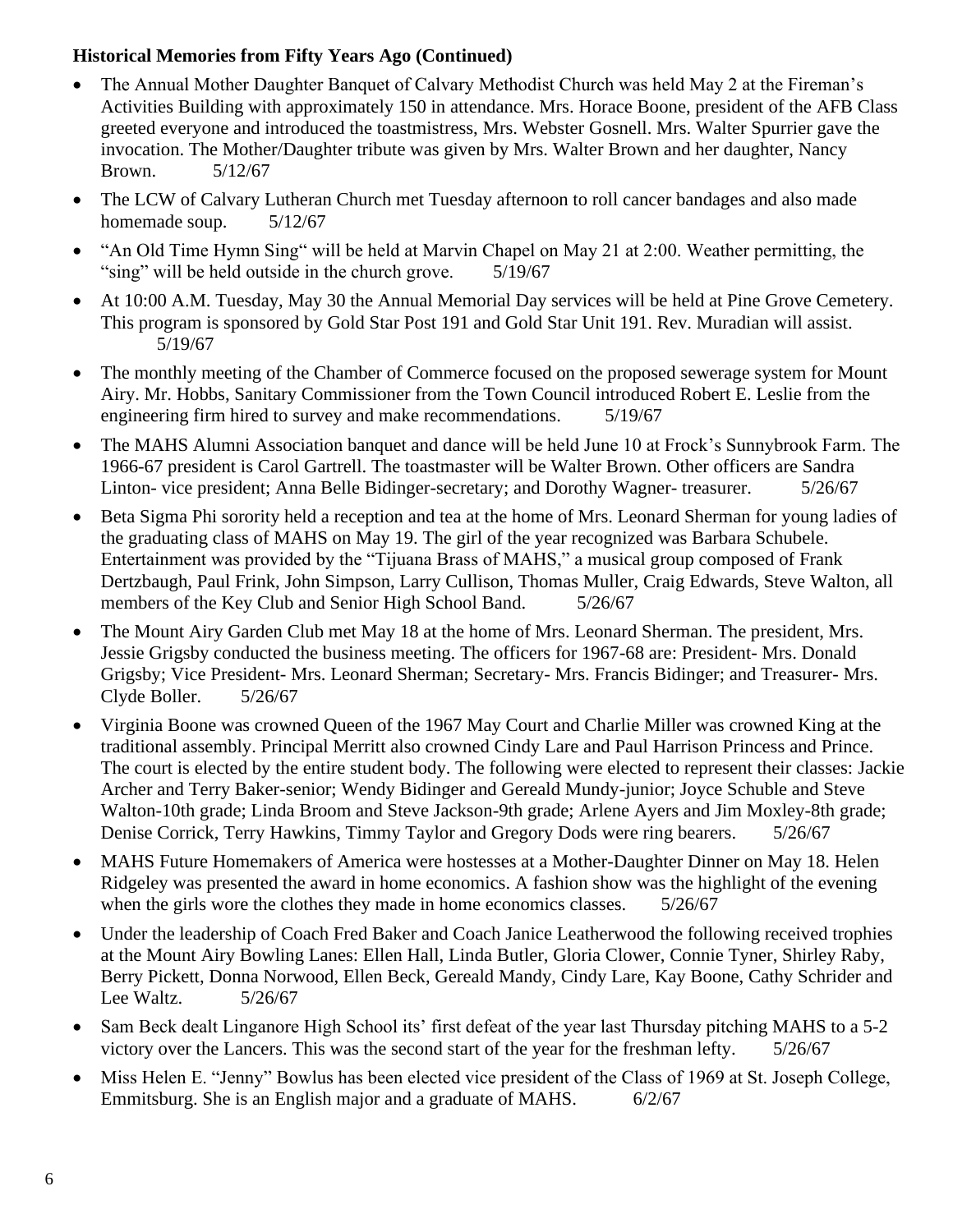- MAHS will graduate its last class on June 2. Class officers are President-Frank Dertzbaugh; Vice President-John Simpson; Secretary- David Athey; and Treasurer- Linda Wagner. 6/2/67
- The Pinewood Derby, sponsored by Cub Scout Pack 724 was held recently and judged by Charles Gendell, Roy True and Jack Devault. Mark Richards won the blue ribbon for originality. Robert Alexander won the blue ribbon for workmanship. 1st place for speed was Doug Smith. 6/2/67
- The seventh Annual Diamond Jubilee was celebrated by the Kiwanis Club on May 31 when 44 guests were honored. Mrs. Mary Lare, 91, was the oldest lady and Frank Weller admits to 89. 6/9/67
- On June 14th the Bee and Thistle Club will meet at the home of Mrs. William Wagner. At a recent workshop Mrs. Frank Harris demonstrated "How to Achieve Good Design in Making Flower Arrangements." 6/9/67
- Mr. and Mrs. Frederic L. Baker announce the birth of their first child, a daughter, Molly Ann, on Sunday 4. 6/16/67
- The Fifty-second Annual Convention of the Kiwanis International will be held in Houston, Texas June 25-29. Representing Mount Airy Club will be Gerald Johnson, vice president and Rudy Watkins, reception committee chair of the local club. 6/16/67
- West Falls Methodist Church which has long been a part of the Prospect-Marvin Charge officially closed its' doors as a Methodist Church due to the small membership and attendance. 6/16/67
- The local Jaycees will be represented at the National Convention by The Rev. Bill Boyer who will participate in the National "Speak Up" finals. 6/23/67
- The MAHS Alumni Banquet at Frocks' Sunnybrook Farm had 311 in attendance, 6/23/67
- The local Lions Club was well represented at the convention in Atlantic City. In attendance were President and Mrs. Herman S. Beck, Jr.; First Vice President and Mrs. Carroll Robinson; Secretary Jack Steel; Treasurer and Mrs. Paul Lowman; Past District Gov. and Mrs. Murray Ryan; Past President Dr. and Mrs. Emmett Full; and Director and Mrs. Jack Boone. 6/23/67
- Roy J. True, science teacher at MAHS, is one of 72 secondary science and math teachers enrolled in Bucknell University Summer Institute from June 26 to August 4. 6/23/67
- The annual picnic of Prudence Chapter, No.95, Order of the Eastern Star was held at the home of Mr. and Mrs. William Pickett, Woodbine. The hosts were most gracious and generous. 6/30/67
- Twenty-five Carroll County women attended College Week for Women at the University of Maryland from June 12-16. Participating for the first time from Mount Airy was Mrs. Clyde Boller. Mrs. Merle Hahn of Mount Airy attended for her 12th year. 6/30/67
- Robert Wehland has been selected to manage Southern States, Mount Airy Cooperative, Inc. He replaces John Kilby who has accepted a position with the Marketing Services of Southern States in Baltimore. 7/7/67
- The Mennonite Bible School was well attended this year. Approximately 125 were enrolled, 50 having perfect attendance. There were 38 pre-school boys and girls enrolled. Pastor Irvin Martin was the Superintendent.  $7/7/67$
- The Carroll County Board of Education as established a driver education program for this summer. There is no charge for Carroll County residents but a \$5.00 deposit will be required. 7/7/67
- Private First Class Dwight Mullinix is serving his country with the Army Signal Corps in Pau-Lam, Vietnam. 7/14/67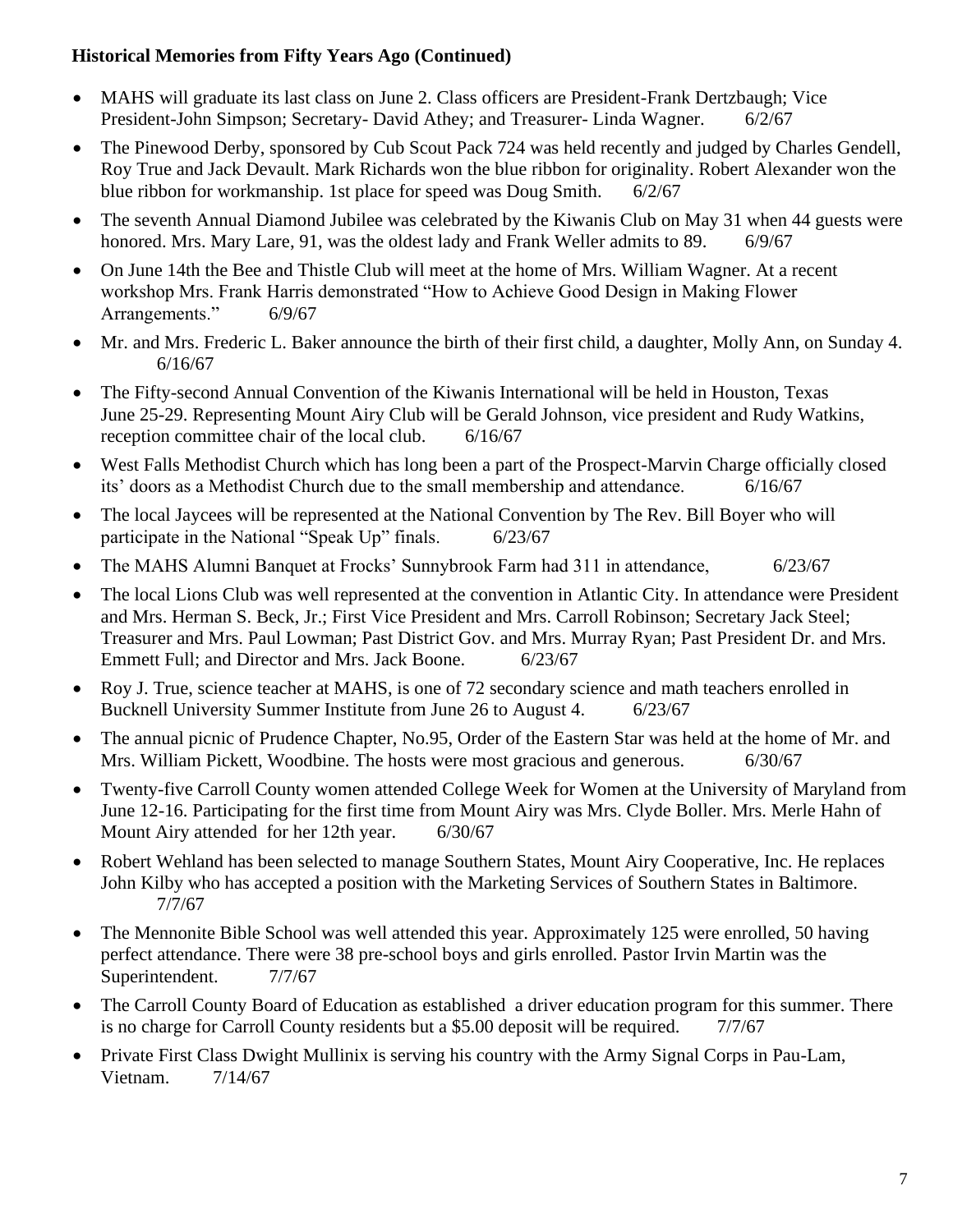- The town of Mount Airy is watching with great interest the improvement being made at 212 Main Street, Dr. Benjamin Livesey's dental office. He also has plans to change his office as well as the hotel which he recently purchased.  $7/21/67$
- The Bowling Lanes are being constructed on Center Street, back of Southern States. Zeke Watkins expects the lanes to be completed in September.  $7/21/67$
- Miss Tina Boller was crowned "Miss Mount Airy" in the Fire Company beauty contest Monday night. Second place winner was Cindy Lare and third place—Jeannie Conaway. Other participants were: Linda Reaver, Linda Biddinger, Debbie Moxley, Barbara Day, Roxanne Weaver, Kay Runkles and Connie Tyner. Miss Sharon Warfield, last year's winner, crowned the new queen. 7/28/67
- The Carroll County 4-H FFA Fair concluded Saturday with the 4-H Dress Revue. The senior group winners were first-Barbara White, Mount Airy; second Marian Metcalfe of New Windsor and third-Susan Gorsuch, New Windsor.  $7/28/67$
- Frank Plunkard has been named Chief of the Mount Airy Volunteer Fire Company. Frank is a Service Lineman with Potomac Edison. 8/4/67
- Thursday, June 28 was designated as "Hanford Moxley Day" at NIH when nearly a hundred of Mr. Moxley's friends from nearly 20 years of service with NIH gathered to wish him farewell. He will work out of the Information Services Branch of the Office of Comunications, NIMH. 8/4/67
- Harrieton Merritt, principal of Mount Airy Schools has resigned to accept a position as Director of Curriculum in Charles County. 8/11/67
- The members of the Four County Jaycees and their wives met for the Annual Awards Banquet. New officers were installed for 1967-68: president-Forest Gray; vice president-Russell Dennis; directors- Fred Stevens and Roger Hawkesworth; secretary-Morriss Browning; internal director-Ronald Windsor; external director-Bob Nelson; treasurer-Charles Norris; state director-Tom Neff. 8/18/67
- Virginia Norma "Ginger" Ray, Mount Airy, is one of 33 new nurses to graduate from the School of Nursing General Hospital, Baltimore, Maryland on September 7. 8/25/67
- Gilman Williar will serve as Assistant Principal of Mount Airy Elementary School. A graduate of Carroll County Public Schools, he received his B.S. degree from Springfield College, Springfield, Massachusetts. He has taught in Carroll County and Baltimore City. For the past 3 years he has been director of the Outdoor School. 9/1/67
- Helene Johanson from Sweden is spending three weeks with the Richard White family as part of the IFYE (International Farm Youth Exchange) program. 9/1/67
- Oscar Baker and Jack Boone left National Airport Monday evening for Chicago to pick up a fire truck the government ordered for the National Bureau of Standards. They will tour the factory and then drive the truck back. Mr. Baker is Chief of the Fire Department at NBS and Mr. Boone is an inspector. 9/1/67
- Mr. and Mrs. Earl Kline announce the birth of their third daughter, Vickie Lind, on August 27. 9/8/67
- Prospect Methodist Church voted last Sunday to begin construction on their new educational building as soon as possible. William Stroh, architect, and Kenneth Boone, representative of Farmers and Mechanics Bank, were guests on hand to answer possible questions. 9/8/67
- Jerry Lowman has been named the new Pontiac dealer in Mount Airy. 9/8/67
- R. Delaine Hobbs, Jr. has been chosen to appear in the "Outstanding Civic Leaders of America." Hobbs has made significant contributions to Mount Airy for many years. 9/15/67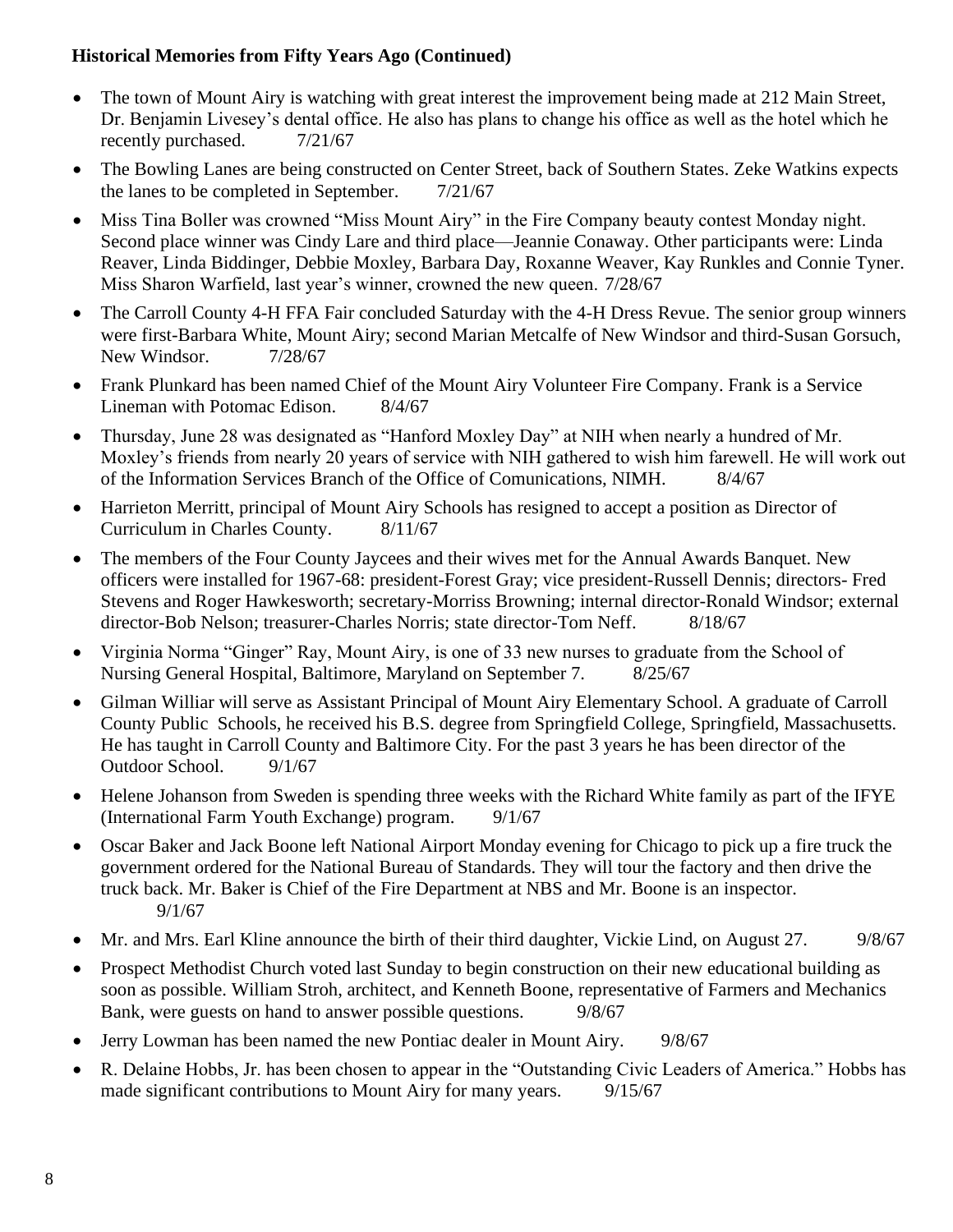- A majorette group is being formed, sponsored by the Mount Airy Volunteer Fire Company. Many were present and measured for a professional type baton. Another meeting will be held on Tuesday for those who may have missed the first.  $9/15/67$
- The MAVFC announces the cancellation of two dinners (September 24 and November 19) due to lack of patronage. They have asked anyone who has comments (pro or con) to please write the fire company as they are at a loss to understand the decline of patrons. 9/15/67
- On September 17 Services of Mutual Appreciation and Goodwill will mark the end of a pastoral relationship for Messiah and Calvary Churches of the Woodbine Lutheran Parish. There will be a service at 10:30 A.M. at Calvary with a lunch to follow. The second will be at Messiah at 7:00 P.M. 9/15/67
- Gloria Clower has been granted a junior membership to the American Angus Association. This entitles the member to register purebred Angus at regular membership rates. 9/15/67
- Enrollment at Mount Airy Elementary now stands at 497. 9/22/67
- The Rev. Robert B. Pegram, Rector of the Holy Apostles which comprises St. James, Mount Airy and St. Pauls, Poplar Springs, is returning to his parish this week from Sidmoth, Devon, England where he has been serving for three years in an exchange with the Rev. R. Barrie Swift. 9/22/67
- On Tuesday the Mount Airy Lions entertained the faculty and staff of both Mount Airy schools. Guest speaker was Don Spatz from station WBAL in Baltimore. 9/29/67